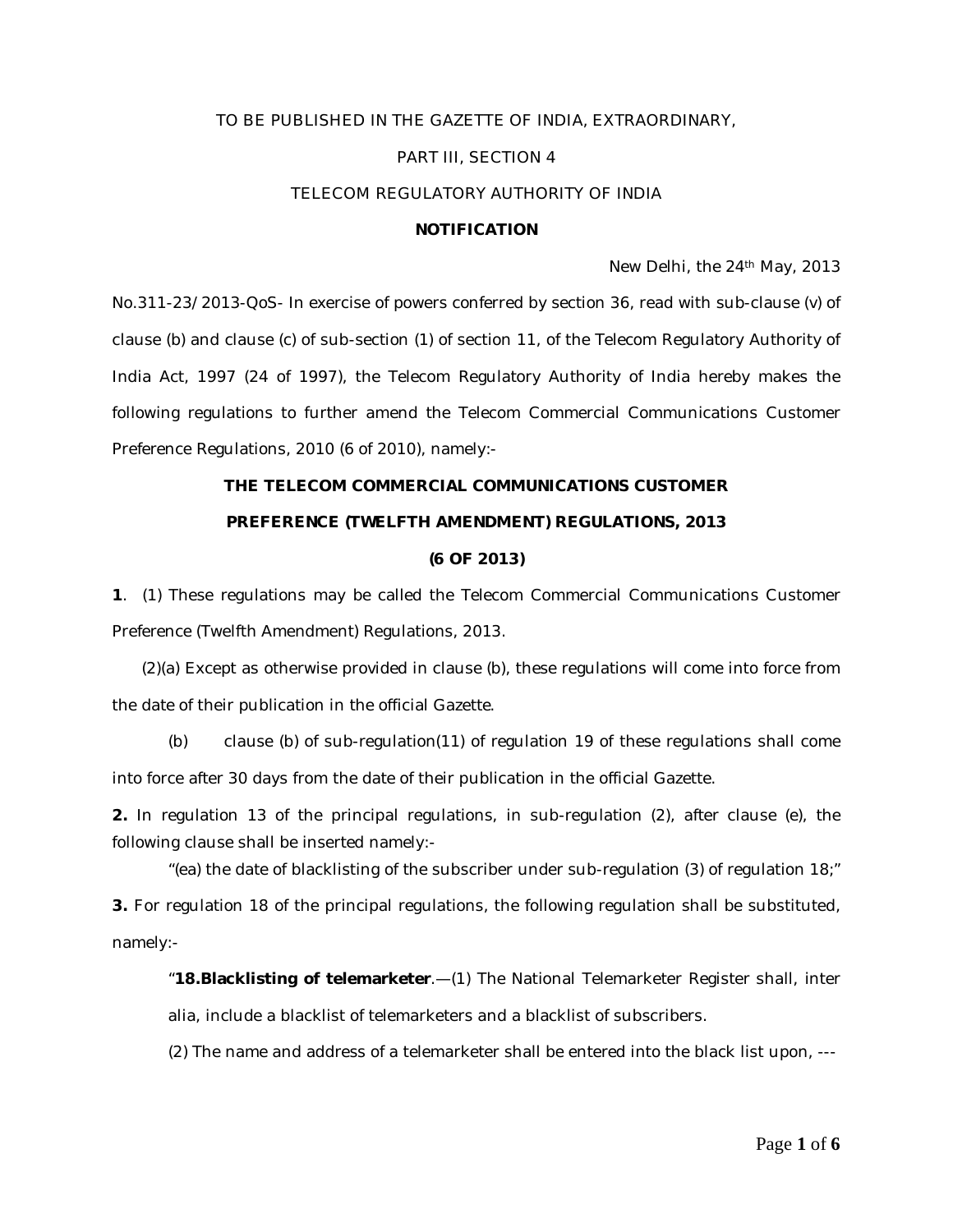(a) failure to furnish the additional security amount as agreed to by it in the agreement entered into with the Originating Access Provider; or

(b) upon service of the sixth notice, in a calendar year, by any Access Provider, on such telemarketer for sending unsolicited commercial communication.

*Explanation:* It is clarified that for the purpose of determining the sixth notice, notices served by any Access Provider on such telemarketer will be cumulatively reckoned.

(3) The name and address of a subscriber shall be entered into the blacklist of subscriber as specified under sub-regulation (11) of regulation 19**.**

(4) The name and address of a telemarketer entered into the blacklist under subregulation (2) and the name and address of subscriber entered into blacklist under subregulation (3) shall not be deleted before completion of two years from the date of entry in the respective registers.

(5) The agency maintaining the National Telemarketer Register shall, immediately on entering into the name and address of a telemarketer or subscriber under subregulation (2) or sub-regulation (3), communicate the name and address of such telemarketers or subscribers to all the Access Providers.

(6) Every Access Provider shall on receipt of intimation under sub-regulation (5) shall, within twenty four hours, disconnect all the telecom resources provided to the subscriber or the telemarketer as the case may be.

(7) No Access Provider shall provide any telecom resource to a telemarketer or subscriber, whose name appears in the blacklist.

**4.** In regulation 19 of the principal regulations, for sub-regulation (11), the following subregulation shall be substituted, namely:-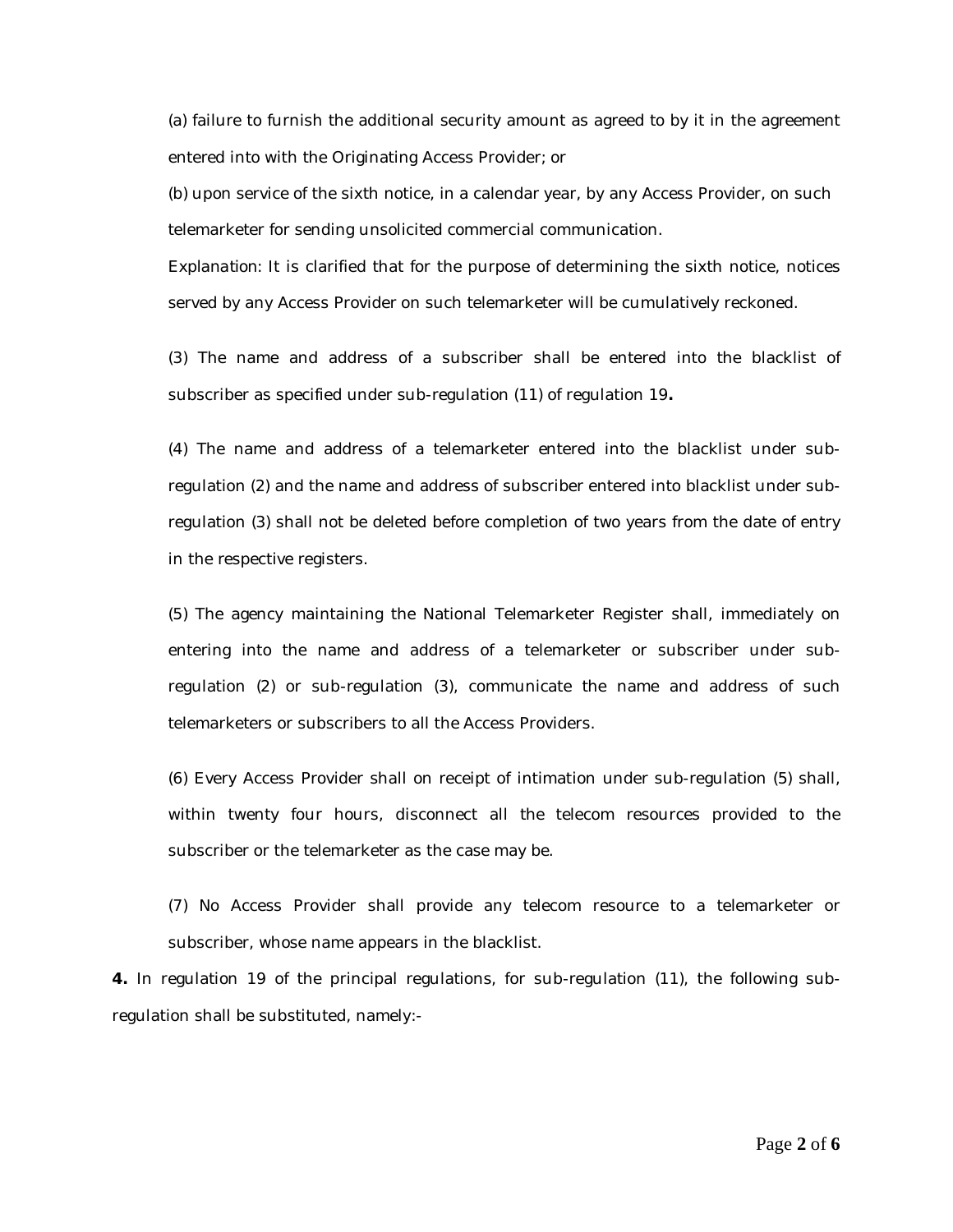"(11) If after investigation under sub-regulation (8), the Originating Access Provider finds that the unsolicited commercial communication has originated from a subscriber who is not registered as a telemarketer with the Authority, it shall -----

(a) disconnect all the telecom resources allotted to subscriber; and

(b) enter the name and address of such subscriber into the blacklist maintained under regulation 18:

*Provided that* a subscriber whose telecom resources have been disconnected, may file a complaint with the Originating Access Provider under the provisions of "The Telecom Consumers Complaint Redressal regulations, 2012 (1 of 2012)"."

**5.** After regulation 19 of the principal regulations, the following regulation shall be inserted, namely:-

"**19A. Examination of disconnection of telecom resources.------**The Authority may, if it considers expedient so to do or on receipt of complaint, call for the details of the disconnection of the telecom resources made by the Access Provider under sub-regulation (11) of regulation 19 and upon examination, for reasons to be recorded, the Authority may direct the Access Provider to restore all the telecom resources of a subscriber and delete the name and address of such subscriber from the blacklist."

(Rajeev Agrawal)

## **SECRETARY**

Note1: The principal regulations were published in the Gazette of India, Extraordinary, Part III, Section 4 vide notification No. 305-17/2010-QoS dated 1st December, 2010.

Note 2:The principal regulations were amended vide notification No. 305-17/2010-QoSand published in the Gazette of India, Extraordinary, Part III, Section 4 dated 14th December, 2010.

Note 3: The principal regulations were further amended (second amendment) vide notification No. 305-17/2010-QoS and published in the Gazette of India, Extraordinary, Part III, Section 4 dated 28thDecember, 2010.

Note 4: The principal regulations were further amended (third amendment) vide notification No. 305-17/2010-QoS and published in the Gazette of India, Extraordinary, Part III, Section 4 dated 31stJanuary, 2011.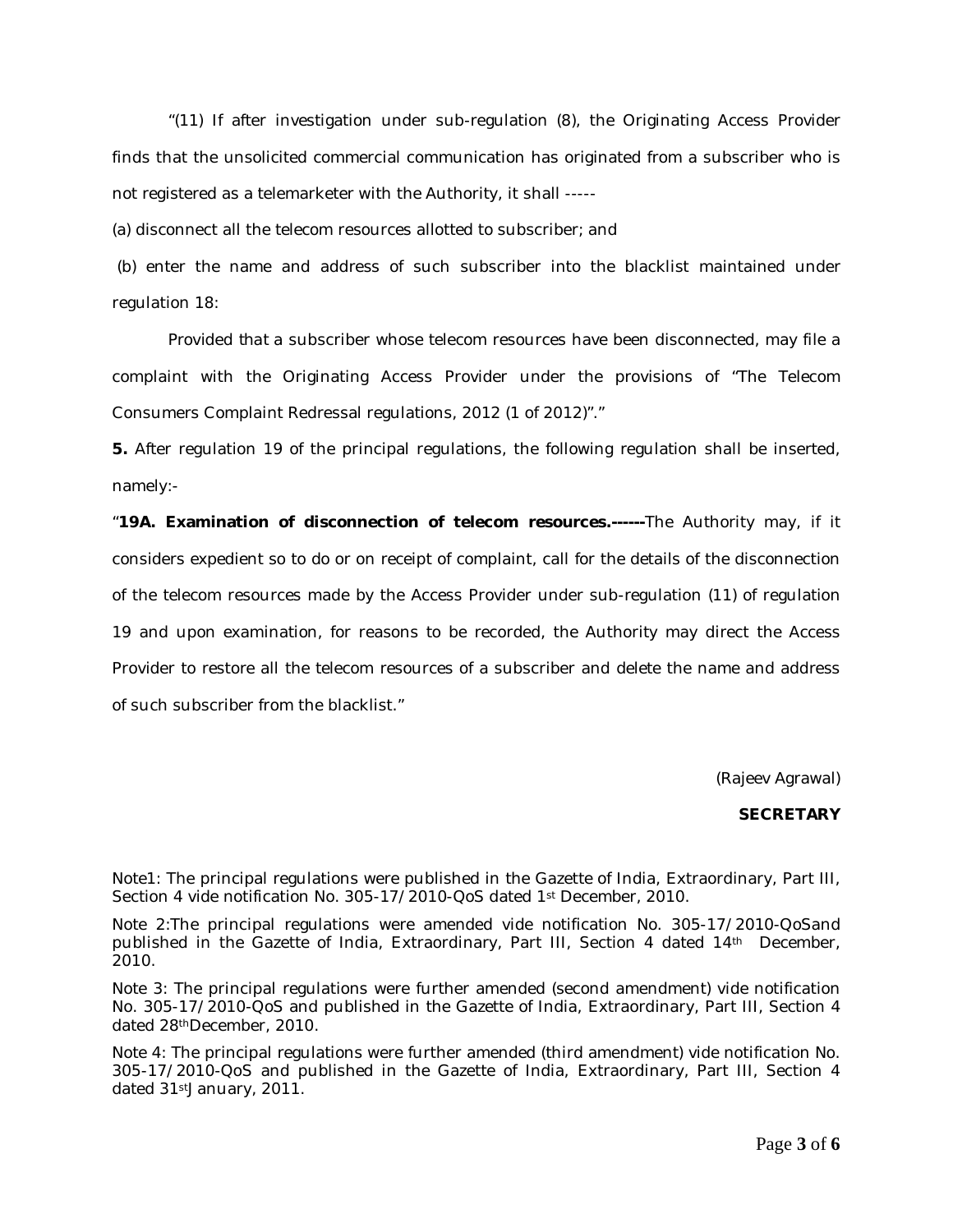Note 5: The principal regulations were further amended (fourth amendment) vide notification No. 305-17/2010-QoS and published in the Gazette of India, Extraordinary, Part III, Section 4 dated 28th February, 2011.

Note 6: The principal regulations were further amended (fifth amendment) vide notification No. 305-17/2010-QoS and published in the Gazette of India, Extraordinary, Part III, Section 4 dated 18th March, 2011.

Note 7: The principal regulations were further amended (Sixth amendment) vide notification No. 352-4/2011-CA (QoS) Pt. and published in the Gazette of India, Extraordinary, Part III, Section 4 dated 05<sup>th</sup>September, 2011.

Note 8: The principal regulations were further amended (Seventh amendment) vide notification No. 352-4/2011-CA (QoS) and published in the Gazette of India, Extraordinary, Part III, Section 4 dated 25<sup>th</sup>October, 2011.

Note 9: The principal regulations were further amended (Eighth amendment) vide notification No. 352-4/2011-CA (QoS) and published in the Gazette of India, Extraordinary, Part III, Section 4 dated 1<sup>st</sup> November, 2011.

Note 10: The principal regulations were further amended (Ninth amendment) vide notification No. 305-24/2011-QoS(SP) and published in the Gazette of India, Extraordinary, Part III, Section 4 dated 14th May, 2012.

Note11: The principal regulations were further amended (Tenth amendment) vide notification No. 305-24/2011-QoS(SP) and published in the Gazette of India, Extraordinary, Part III, Section 4 dated 5<sup>th</sup> November, 2012.

Note12: The principal regulations were further amended (Eleventh amendment) vide notification No. 305-24/2011-QoS(SP) and published in the Gazette of India, Extraordinary, Part III, Section 4 dated 24<sup>rd</sup> May, 2013.

Note 13: The Explanatory Memorandum explains the objects and reasons of Telecom Commercial Communications Customer Preference (Twelfth Amendment) Regulations, 2013 (6 of 2013.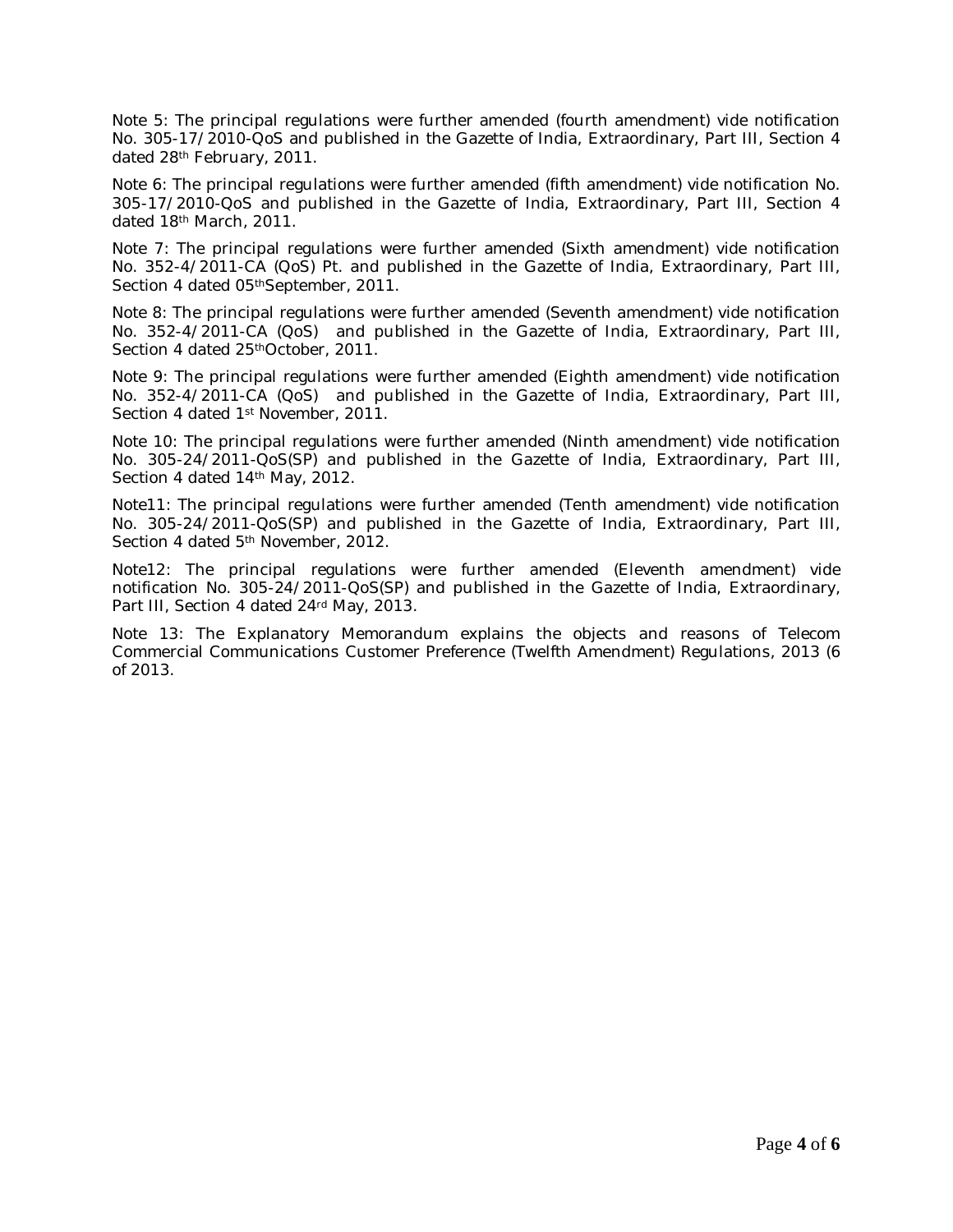## **EXPLANATORY MEMORANDUM**

1. The Telecom Regulatory Authority of India issued the Telecom Commercial Communications Customer Preference Regulation, 2010 (6 of 2010) dated the 1st December, 2010 to provide an effective mechanism for curbing Unsolicited Commercial Communications (UCC). These regulations have been amended from time to time to tighten the regulatory framework and also for addressing implementation issues.

2. As per the provisions of these regulations, Access Providers are required to upload the UCC complaints and action taken on such complaints on the TCCCP portal www.nccptrai.gov.in, on a regular basis. From the data available on the TCCCP portal, it was seen that most of the complaints lodged by consumers are from subscribers who are not registered with the Authority as a telemarketer. Hence, to further tighten the current regulatory framework and to address the menace of UCC from unregistered telemarketers, TRAI issued a Consultation Paper on the "Review of The Telecom Commercial Communications Customer Preference Regulations, 2010" and a draft "The Telecom Commercial Communications Customer Preference (Tenth Amendment) Regulations, 2012" on 3rd August, 2012. Comments received from various stakeholders were uploaded on the TRAI website. Open House Discussion on the various issues and proposals was held at Delhi on 10<sup>th</sup> October, 2012. The comments received from stakeholders during consultation process were considered and TRAI had issued "The Telecom Commercial Communications Customer Preference (Tenth Amendment) Regulations, 2012" and Telecommunication Tariff (Fifty Fourth Amendment) Order, 2012 on 5th November 2012 prescribing certain measures to address the menace of unsolicited commercial SMS from normal subscribers.

3. It is observed now, through monitoring of complaints in the TCCCP portal that UCC by normal subscribers who have not registered with the Authority as a telemarketer, has increased considerably in recent times. The Authority has also observed that such unregistered Telemarketers deliberately masquerade themselves as normal subscribers for indulging in telemarketing activities by using cheap Special Tariff Vouchers. Such subscribers, without any such rights, avoid payment of promotional or any other tariff (or deposits) as may be payable by registered telemarketers. They also circumvent the process laid down by the Authority for registration of telemarketers and the procedures for telemarketing by registered telemarketers. Such unregistered Telemarketers acting in the guise of normal subscribers indulge in sending unsolicited commercial communications to even customers registered in NCPR, for not receiving unsolicited commercial communications. This has been a major irritant and inconvenience to such customers who have preferred not to receive unsolicited commercial communications. These regulations seek to address this menace.

4. The regulations prescribe that in case a valid complaint is received against a subscriber regarding sending of UCC, the originating service provider shall disconnect all the telecom resources allotted to him. However, before disconnecting the telecom resources of such subscribers, the service provider has to investigate and analyse the complaint in accordance with sub-regulation (8) of regulation 19.

5. It is also understood that presently even after disconnection of the telecom resources of such unregistered Telemarketers, they continue to take subsequent connections and tend to continue the telemarketing activities. For addressing the menace of UCC by such telemarketing subscribers who have not registered with the Authority as a telemarketer, the regulations have for the first time prescribed a separate blacklist for subscribers whose telecom resources were disconnected for sending UCC. Once the telecom resources are disconnected, the name and address of such subscriber shall be entered into the blacklist of subscribers and it shall not be deleted before completion of two years from the date of entry in the National Telecom Register. Further, the agency maintaining such register has to communicate the name and address of such blacklisted subscriber to all the access providers. On receipt of such intimation, all